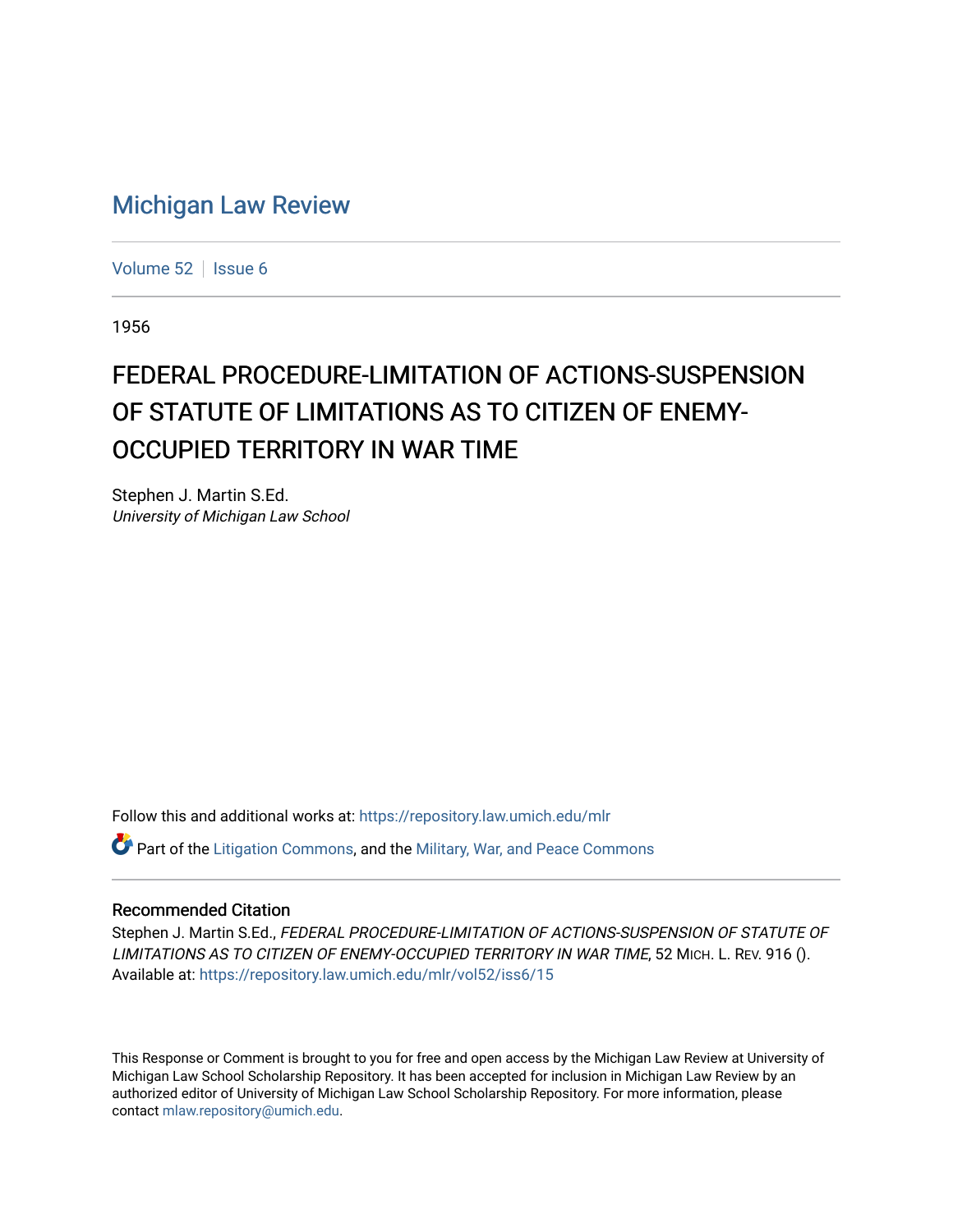FEDERAL PROCEDURE—LIMITATION OF ACTIONS—SUSPENSION OF STATUTE OF LIMITATIONS AS TO CITIZEN OF ENEMY-OCCUPIED TERRITORY IN WAR-'IIME-Plaintiff, a Filipino, loaned money to a recognized guerilla unit in the Philippine Islands in 1943, during the period of the Japanese occupation of the Islands. He filed suit in the United States Court of Claims on December 31, 1952, to recover the amount of the loan. Defendant United States moved to dismiss on the ground that the claim was barred by the six-year statute of limitations applicable to the Court of Claims.1 *Held,*  petition dismissed. Plaintiff's cause of action first accrued at the earliest moment when suit might have been legaily instituted upon it. No circumstance in the case prevented commencement of such suit immediately upon delivery of the money to the guerillas, except the fact that Japanese occupation of the Philippines had dosed the courts of the United States to plaintiff. They were reopened by September 2, 1945, the date of formal surrender of the Japanese,<sup>2</sup> and the statute commenced to run against plaintiff on that date. *Sese v. United States,* (Ct. CI. 1953) 113 F. Supp. 658.<sup>3</sup>

128 U .S.C. (Supp. V, 1952) §2501, bars a claim unless the petition is filed within six years "after such claim first accrues."

<sup>2</sup>Choice of this date involved a reconsideration of the court's recent holdings in Marcos v. United States, 122 Ct. CI. 641, 102 F. Supp. 547 (1952); Tan v. United States, 122 Ct. CI. 662, 102 F. Supp. 552 (1952), cert. den. 344 U.S. 895, 73 S.Ct. 275 (1952).

<sup>3</sup>Decided on the same day, on facts substantially similar to those in the principal case, were: Porras v. United States, (Ct. Cl. 1953) 113 F. Supp. 664; Angeles v. United States, (Ct. Cl. 1953) 113 F. Supp. 665; Tabacug v. United States, (Ct. Cl. 1953) 113 F. Supp. 666; Land Settlement and Development Corp. *v.* United States, (Ct. Cl. 1953) 113 F. Supp. 666; De Rubin v. United States, (Ct. Cl. 1953) 113 F. Supp. 668; Martin v. United . L.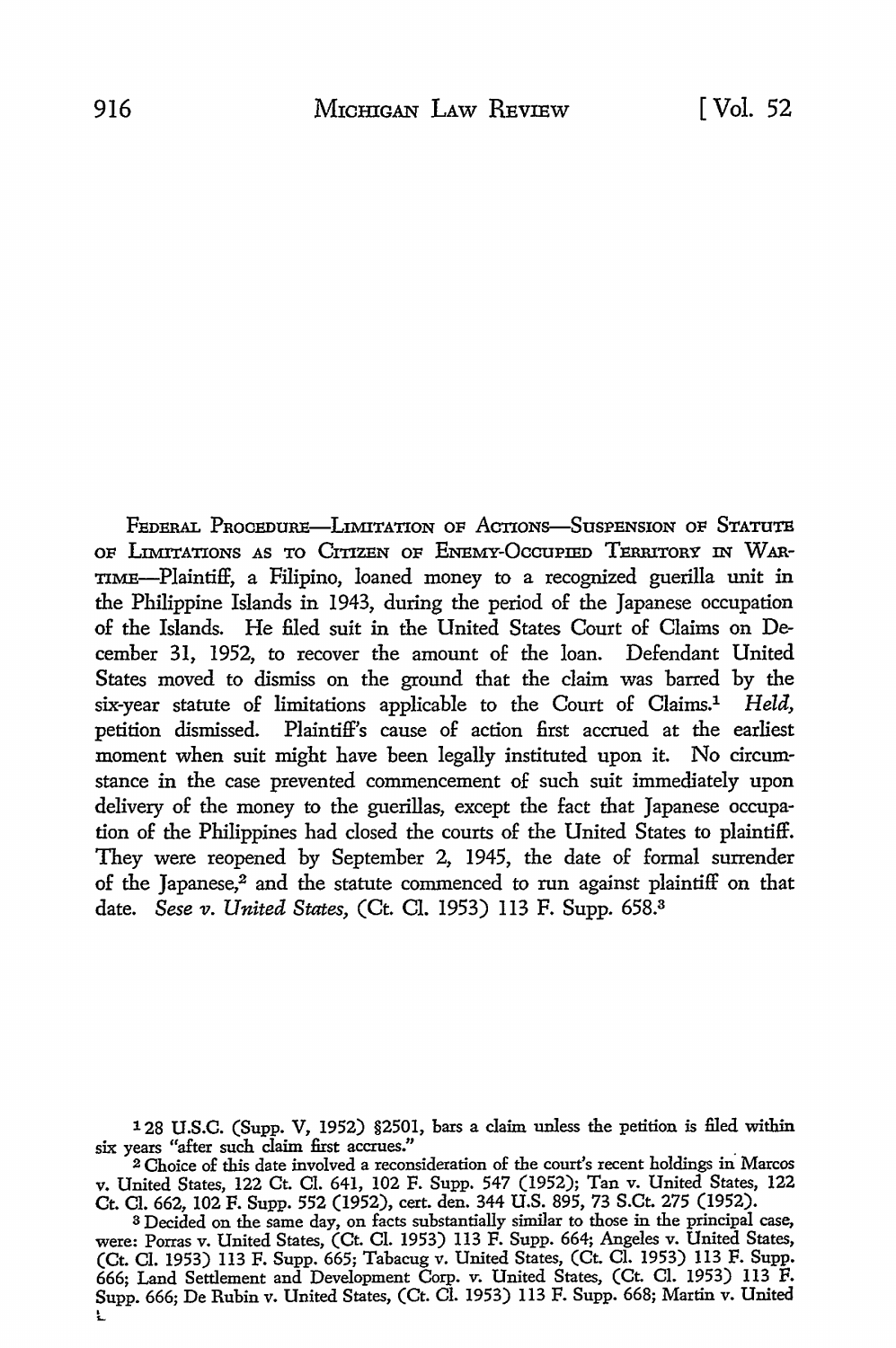The court treated the principal case as involving two distinct and independent questions: (I) when plaintiff's cause of action first accrued, and (2) when the statute of limitations, tolled by the Japanese occupation of the Philippines, recommenced running on plaintiff's claim. It would perhaps be more nearly correct to say that the second of these is an adjunct of the first, for accrual of a cause of action seems to require not only a delict or breach, but also the legal means of pursuing a remedy-a court to sue in.<sup>4</sup> At least this is true of accrual for purposes of commencing the running of a statute of limitations.5 But in any event there is a sound basis for the court's decision to look to the time when plaintiff first regained access to the courts of the United States for its signal to relight the fires under him, and not, as plaintiff maintained, to some point in international affairs when a legal state of war had ceased to exist. It is the rationale of a statute of limitations that a party has lost his claim, however just it may have been, through his own negligence and laches in failing to prosecute it. If the tribunal in which he should have sued has been closed to him, it is not reasonable to penalize him for the delay.6 It may be closed because he is an alien enemy, and the rules of international law forbid non-hostile intercourse between the citizens of belligerent powers.<sup>7</sup>Or it may be simply that he finds himself in enemy-occupied territory, unable to communicate with his homeland, and barred from its courts while he is under enemy control.8 If the latter is the

States, (Ct. Cl. 1953) 113 F. Supp. 669; Silva v. United States, (Ct. Cl. 1953) 113 F. Supp. 670; Lindayag v. United States, (Ct. Cl. 1953) 113 F. Supp. 671; Ramcar v. United States, (Ct. Cl. 1953) 113 F. Supp. 672; Anno v. United States, (Ct. Cl. 1953) 113 F. Supp. 673.

<sup>4</sup>Collier v. Goessling, (6th Cir. 1908) 160 F. 604; Parmenter v. State, 135 N.Y. 154, 31 N.E. 1035 (1892); City of Buffalo v. State of New York, 116 App. *Div.* 539, 101 N.Y.S. 595 (1906); 54 C.J.S., Limitation of Actions §109 (1948). See a spirited controversy over the meaning of the term "cause of action" in Gavit, "A 'Pragmatic Definition' of the 'Cause of Action<sup>7</sup>?" 82 Univ. PA. L. Rev. 129 (1933); Clark, "The Cause of Action," 82 UNIV. PA. L. REV. 354 (1934); Gavit, "The Cause of Action-A Reply," 82 UNIV. PA. L. REv. 695 (1934).

<sup>5</sup>34 AM. JUR,, Limitation of Actions §113 (1941). Blume and George, ''Limitations and the Federal Courts," 49 Mich. L. REv. 937 at 950 (1951), point out that the terms "cause of action," "accrual,'' and "arose," may have different meanings for different purposes.

<sup>6</sup>Hanger v. Abbott, 6 Wall. (73 U.S.) 532 (1867); Brown v. Hiatts, 15 Wall. (82 U.S.) 177 (1872); annotation, 137 A.L.R. 1454 (1942). In New York, for a long time, the suspension statute was construed so as not to toll the statute in favor of an enemy alien, if his cause of action had already accrued when the .war started. Nathan v. Equitable Trust Co., 250 N.Y. 250, 165 N.E. 282 (1929). The illogical distinction between causes of action accruing just prior to, and those accruing just after, commencement of a war was removed by amendments to the New York Civil Practice Act in 1949 and 1950. Now the statute of limitations is tolled for both. N.Y. Civ. Prac. Act (Cahill-Parsons, 1953 Supp.) §§27, 28, 28-a.

7Ex parte Colonna, 314 U.S. 510, 62 S.Ct. 373 (1942); Frabutt v. New York, C. & St. L. R., (D.C. Pa. 1949) 84 F. Supp. 460. Suspension of statutes of limitations in wartime in eleven major western nations is discussed in Thayer, Schoch, and Ireland, ''The Effect of a State of War Upon Statutes of Limitation or Prescription," 17 TULANE L. REV. 416 (1943). The cases growing out of the American Civil War are reviewed in Gregory, "The Effect of War on the Operation of Statutes of Limitation," 28 HARV. L. REV. 673 (1915).

s Osbourne v. United States, (2d Cir. 1947) 164 F. (2d) 767 (internment as a